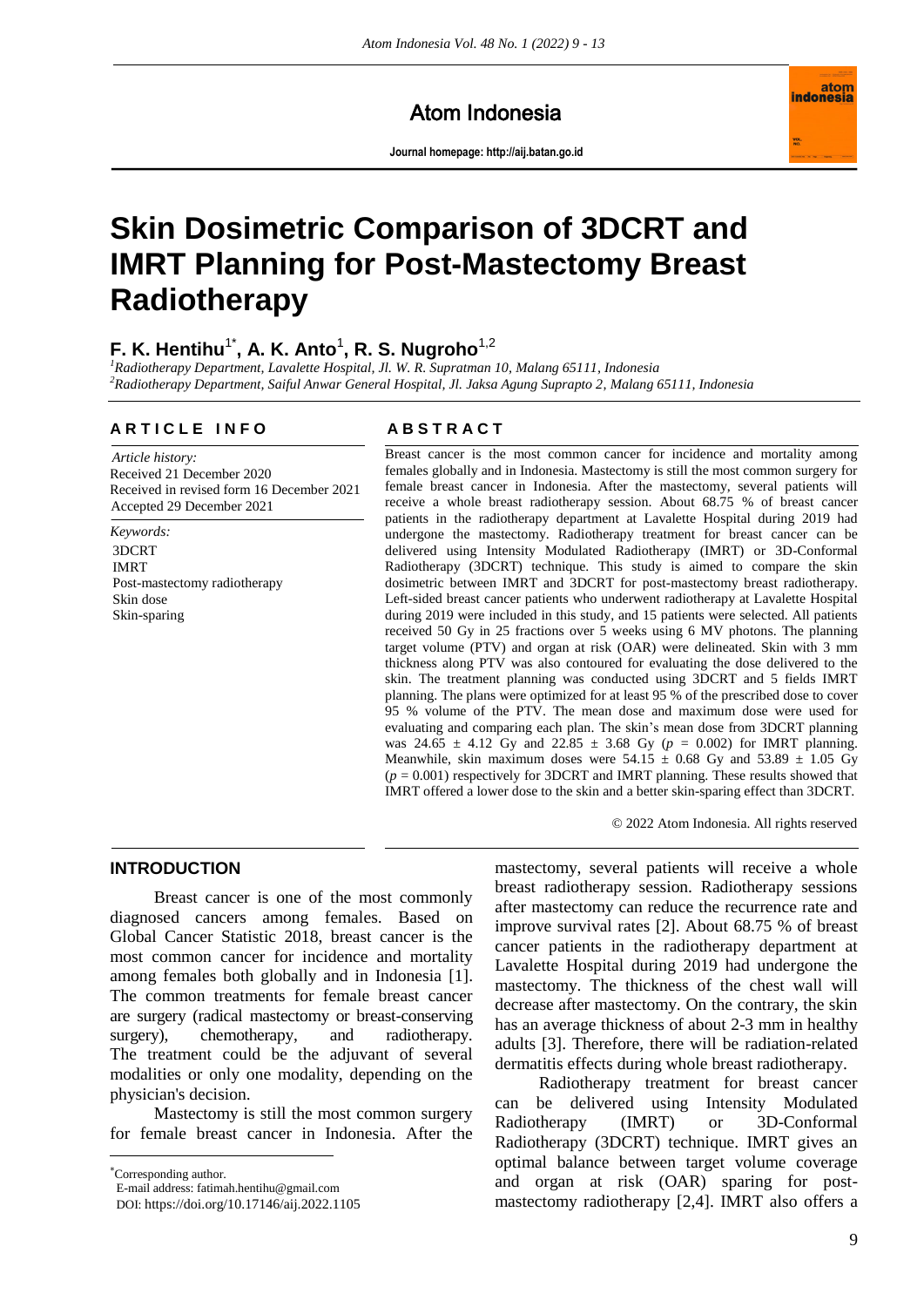more prominent skin-sparing effect than 3DCRT in post-breast-conserving surgery-radiotherapy [3]. This study is aimed to compare the skin dosimetric between IMRT and 3DCRT for post-mastectomy radiotherapy.

#### **METHODOLOGY**

Left-sided breast cancer patients who underwent radiotherapy at Lavalette Hospital during 2019 were included, then 15 patients with chest wall thickness  $\geq 1$  cm were selected. The radio-opaque wire was used for surgical scar marker during CT Simulation. The simulation was performed using Toshiba Alexion 16 slices CT scanner with 3 mm slice thickness. During the simulation, the patient used an immobilization device with a 5-degree thorax-abdomen wedge (ORFIT - The AIO Solution). Monaco version 5.11.03 was used as a radiotherapy treatment planning system.

The prescribed dose was 50 Gy in 25 fractions, and a 6 MV photon was used. The planning target volume (PTV) and OAR were delineated. The OARs were heart, ipsilateral lung, contralateral lung, spinal cord, contralateral breast, and esophagus. Skin with 3 mm thickness was contoured for evaluating the dose delivered to the skin. The PTV was trimmed 3 mm from the skin for skin-sparing treatment planning.

The treatment planning was conducted using 3DCRT and 5fields-IMRT (5F-IMRT) planning for all patients. For 3DCRT, the field-in-field (FIF) technique was used for decreasing the hot spot. The calculation grid for both techniques was  $3$  mm  $\times$  3 mm. The collapsed cone algorithm was used for the 3DCRT plan, and the Monte Carlo algorithm was used for IMRT. The 3DCRT planning used 4 fields; two tangential opposed fields (range from 300°-313° for mediolateral field and 120°-133° for lateromedial field) for the chest wall and a pair of 345° and 165° fields for the supraclavicular area. The IMRT planning used 5 fields; 335°, 0°, 40°, 75°, and 135°. The field configuration for both plans can be seen in Fig. 1.

The plans were optimized to deliver a minimum of 95 % of the prescribed dose to 95 % of the PTV. The conformity and homogeneity index of target volume for both plans were evaluated and compared. The conformity index (CI) was calculated using Eq. (1) [5], and the homogeneity index (HI) was calculated using Eq. (2) [6].

$$
CI = \frac{TV_{RI}}{TV} \times \frac{TV_{RI}}{V_{RI}} \tag{1}
$$

$$
HI = \frac{D_{2\%} - D_{98\%}}{D_{50\%}} \tag{2}
$$



(a)





**Fig. 1.** Field configuration for 3DCRT planning in the chest wall (a), supraclavicular area (b), and 5F-IMRT planning (c).

 $TV_{RI}$  is the target volume covered by the reference isodose, which is 95 % of the dose prescription (47.5 Gy). TV is the target volume,  $V_{RI}$  is the volume of reference isodose, and  $D_{x,y}$  is the dose covering x % of the target volume. The CI values ranged from 0-1; the higher the value, the more conform the dose coverage to the target. The HI value close to 0 means better dose uniformity in the PTV.

The dose limitations of the OARs were as follows: lung  $D_{mean} < 20$  Gy; heart  $D_{mean} < 26$  Gy; esophagus  $D_{mean}$  < 34 Gy; and spinal cord  $D_{max}$ < 45 Gy [7]. The skin dosimetric parameters were evaluated using mean dose  $(D_{mean})$ , maximum dose ( $D_{max}$ ),  $V_{40}$ , and  $V_{30}$  ( $V_n$  was the percentage volume of skin surrounded by n Gy dose) for both plans. The statistical analysis to compare for both plans was conducted using SPSS Statistics 17.0 (IBM SPSS Statistics, USA) and Wilcoxon signed-rank test for paired t-test was used to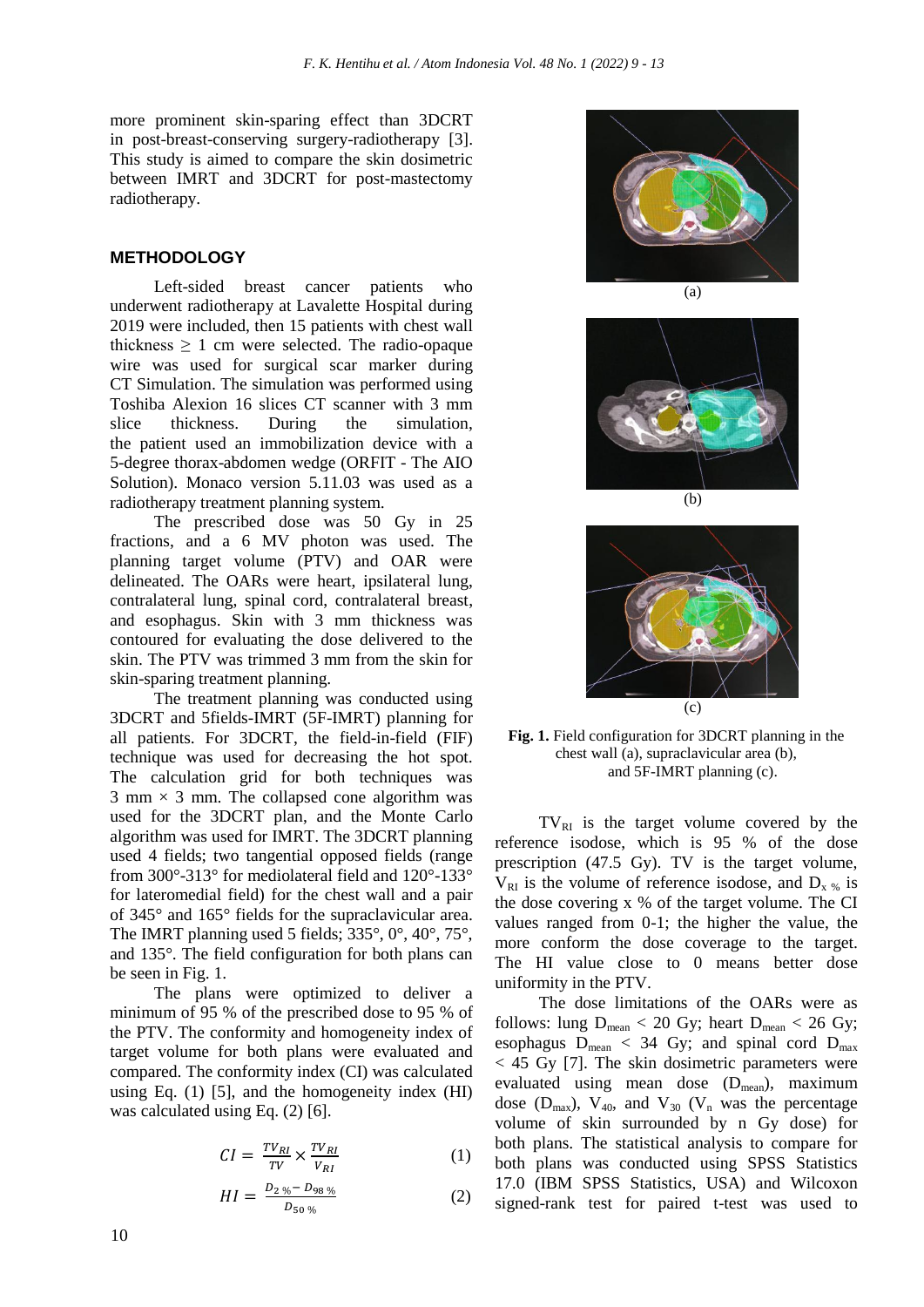compare the two plans. A  $p$ -value  $\lt$  0.05 was considered statistically significant.

#### **RESULTS AND DISCUSSION**

The mean volume of PTV from 15 patients is  $826.34 \pm 35.72$  cc. The volume that received 95 % (47.5 Gy) and 107 % (53.5 Gy) of the prescribed dose are compared. Table 1 shows the dosimetric parameter of PTV used to compare both plans, where  $V_{y\%}$  is the percentage volume of the target surrounded by y % of dose prescription. Statistically, the  $V_{95\%}$  for both planning is not significantly different, but IMRT could reduce the high dose in the target volume.

The 5 fields-IMRT (5F-IMRT) planning provides better CI numbers than 3DCRT planning, but the HI number is not significantly different for both planning. It shows that 5F-IMRT planning has better conformity than 3DCRT planning but relatively similar homogeneity. Figure 2 shows the target coverage within 47.5 Gy. The 5F-IMRT gives better coverage and is more conform than 3DCRT planning. Moreover, the 5F-IMRT planning also offers lower hot-spot volume than 3DCRT planning, as shown in the lower volume of the target that received 53.5 Gy. The previous studies conducted for post-mastectomy radiotherapy and comparing 3DCRT and 5F-IMRT have shown that 5F-IMRT has given better CI and HI values [4,8,9]. The better dose homogeneity and conformity in the target, then fewer high doses are received by normal tissue.





**Fig. 2**. The target coverage within 47.5 Gy for 3DCRT (a) and 5F-IMRT planning (b).

The comparison of OARs dosimetric shows in Table 2. The 3DCRT planning provides significantly lower mean doses for the heart, contralateral lung, esophagus, and contralateral breast than 5F-IMRT planning. The ipsilateral lung and spinal cord receive similar doses from the 3DCRT and 5F-IMRT planning. These results are consistent with the previous studies [3,4,8-11]. Those studies have shown that the mean dose received by OARs is lower for 3DCRT than 5F-IMRT planning. Other studies have shown that IMRT planning has offered better OARs sparing [12-14]. The 3DCRT planning has given better results for mean dose and reduced  $V_5$ ,  $V_{10}$ , and  $V_{20}$ , but IMRT could reduce high-dose irradiation  $(V_{30})$  received by ipsilateral lung and heart [9]. The tangential beam configuration helps to reduce the dose received by the ipsilateral lung and heart.

**Table 1**. The PTV dosimetric parameter comparison for 3DCRT and 5F-IMRT planning.

| Parameter       | 3DCRT          | 5F-IMRT        | p-value |
|-----------------|----------------|----------------|---------|
| $V_{95\%}$ (%)  | $95.14 + 0.43$ | $95.01 + 0.02$ | 0.721   |
| $V_{107\%}$ (%) | $8.24 + 5.71$  | $0.32 + 0.30$  | 0.001   |
| HІ              | $0.18 + 0.03$  | $0.14 + 0.03$  | 0.001   |
| СI              | $0.47 + 0.04$  | $0.65 + 0.04$  | 0.001   |

**Table 2.** The OARs dosimetric comparison for 3DCRT and 5F-IMRT planning.

| <b>Structure</b>     | Parameter             | 3DCRT            | 5F-IMRT        | p-value |
|----------------------|-----------------------|------------------|----------------|---------|
| Heart                | $D_{mean}$ (Gy)       | $8.84 + 2.82$    | $18.52 + 1.68$ | 0.001   |
| Ipsilateral lung     | $D_{mean}$ (Gy)       | $19.52 + 2.77$   | $20.32 + 2.22$ | 0.156   |
| Contralateral lung   | $D_{mean}$ (Gy)       | $0.83 + 0.10$    | $7.09 + 1.06$  | 0.001   |
| Esophagus            | $D_{mean}$ (Gy)       | $10.09 \pm 3.68$ | $20.01 + 3.46$ | 0.001   |
| Contralateral breast | $D_{mean}$ (Gy)       | $0.91 + 0.17$    | $3.56 + 1.61$  | 0.001   |
| Spinal cord          | $D_{\text{max}}$ (Gy) | $29.92 \pm 9.96$ | $30.57 + 4.44$ | 0.733   |

The 5F-IMRT planning offers a higher monitor unit than 3DCRT planning. In this study, the monitor unit values are  $494.30 \pm 25.61$  MU and 700.42 ± 47.75 MU for 3DCRT and 5F-IMRT planning. The higher the MU value, the longer the treatment time needed. The number of beams used and the high MU in IMRT have caused a larger volume of normal tissue to be irradiated with a lower dose [11,14,15]. The cumulative DVH of the heart, ipsilateral lung, and contralateral breast can be seen in Fig. 3. The cumulative DVH shows that 5F-IMRT planning provides a larger volume of lower doses in each organ.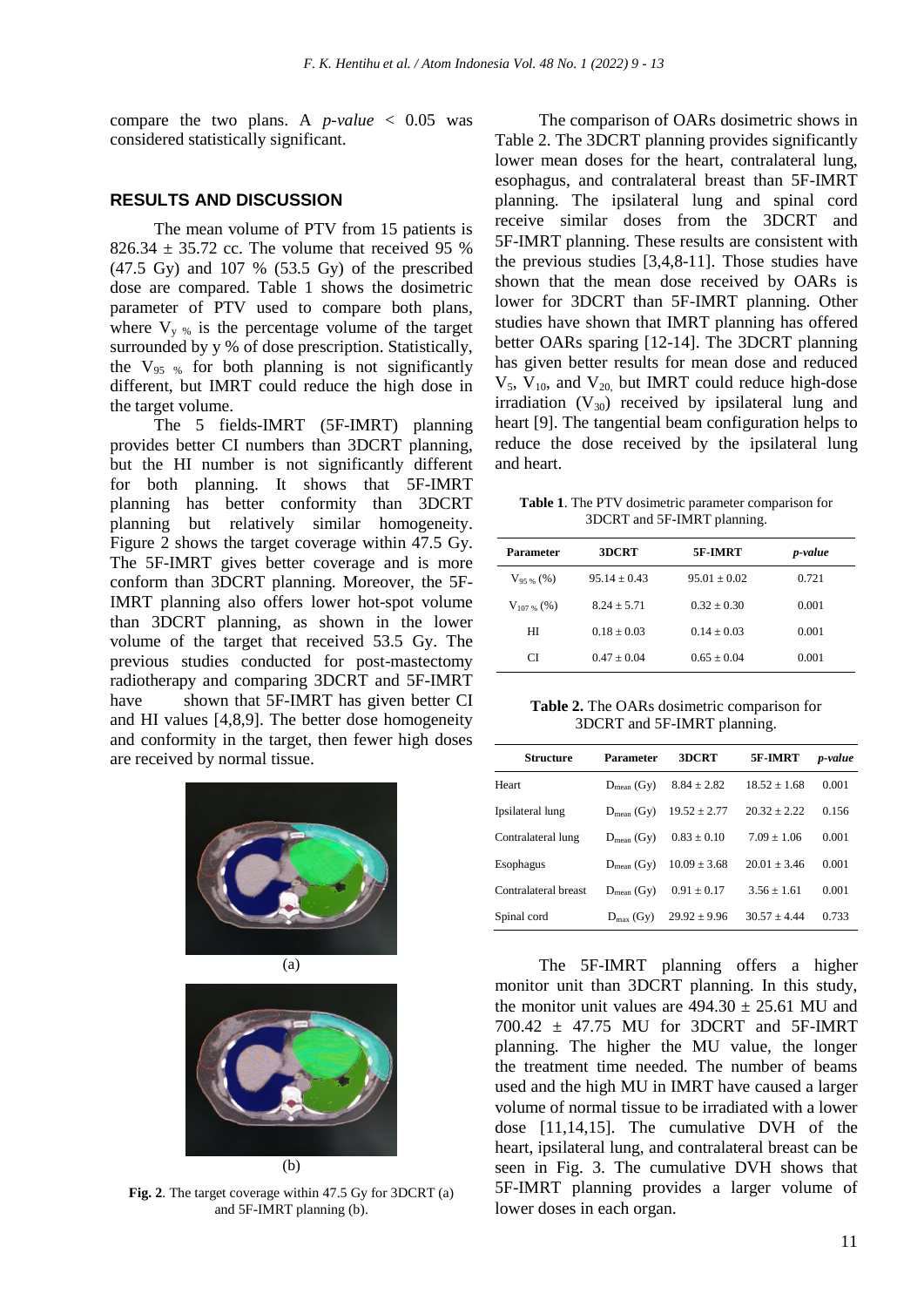

**Fig. 3**. The cumulative DVH for the heart (a), ipsilateral lung (b), and contralateral breast (c).

**Table 3.** The skin dosimetric parameters comparison for 3DCRT and 5F-IMRT planning.

| Parameter             | 3DCRT            | 5F-IMRT        | <i>p</i> -value |
|-----------------------|------------------|----------------|-----------------|
| $V_{30}$ (%)          | $48.69 \pm 9.67$ | $39.75 + 9.88$ | 0.001           |
| $V_{40}$ (%)          | $31.47 + 6.97$   | $21.40 + 6.31$ | 0.001           |
| $D_{mean}(Gy)$        | $24.65 + 4.12$   | $22.85 + 3.68$ | 0.002           |
| $D_{\text{max}}$ (Gy) | $54.15 + 0.68$   | $53.89 + 1.05$ | 0.001           |

The skin is defined as a structure with 3 mm thickness for the area exposed by radiation. The skin dosimetric parameters are evaluated using: the mean dose, maximum dose,  $V_{40}$ , and  $V_{30}$  for both plans. The skin dosimetric parameters can be seen in Table 3, and the cumulative DVH is presented in



**Fig. 4**. The cumulative DVH of 3 mm skin structure.

The IMRT planning reduces the high dose received by the skin because it has better dose conformity covering the target. The dose homogeneity in the target affects the chance of skin toxicity. The better dose homogeneity in IMRT could reduce skin toxicity  $[3,16,17]$ . V<sub>40</sub> has provided a significant impact on moist desquamation [17]. In this study,  $V_{40}$  also provides a high difference between both plans.

Another study based on NTCP modelling found that  $V_{35}$  for skin dosimetric parameters used to predict the risk of grade  $2^+$  dermatitis in breast radiotherapy and dose constraint  $V_{35}$  < 85.7ml used to keep the incident of grade  $2^+$  of toxicity less than 50 % [18]. Besides the dosimetric parameter and planning technique, patient characteristics should be considered for the incident of skin toxicity as well. Previous studies have shown that breast size also was one of the parameters which affected skin toxicity [16,19]. The dosimetric parameter from each plan is different for every patient because each patient has different anatomy and target volume.

#### **CONCLUSION**

The IMRT planning offers better skin-sparing which is good for cosmetic purposes without compromising the target coverage. The better skinsparing, the lower probability of skin toxicity occurrence. However, the IMRT planning gave a higher dose in OARs, and the heart requires a high consideration during left-sided breast radiotherapy. The 3DCRT planning provides a better sparing for the OARs so that a lower volume of the normal tissue received a low dose and a lower MU which gave a shorter treatment time. The patient characteristics and skin-sparing can be considered in